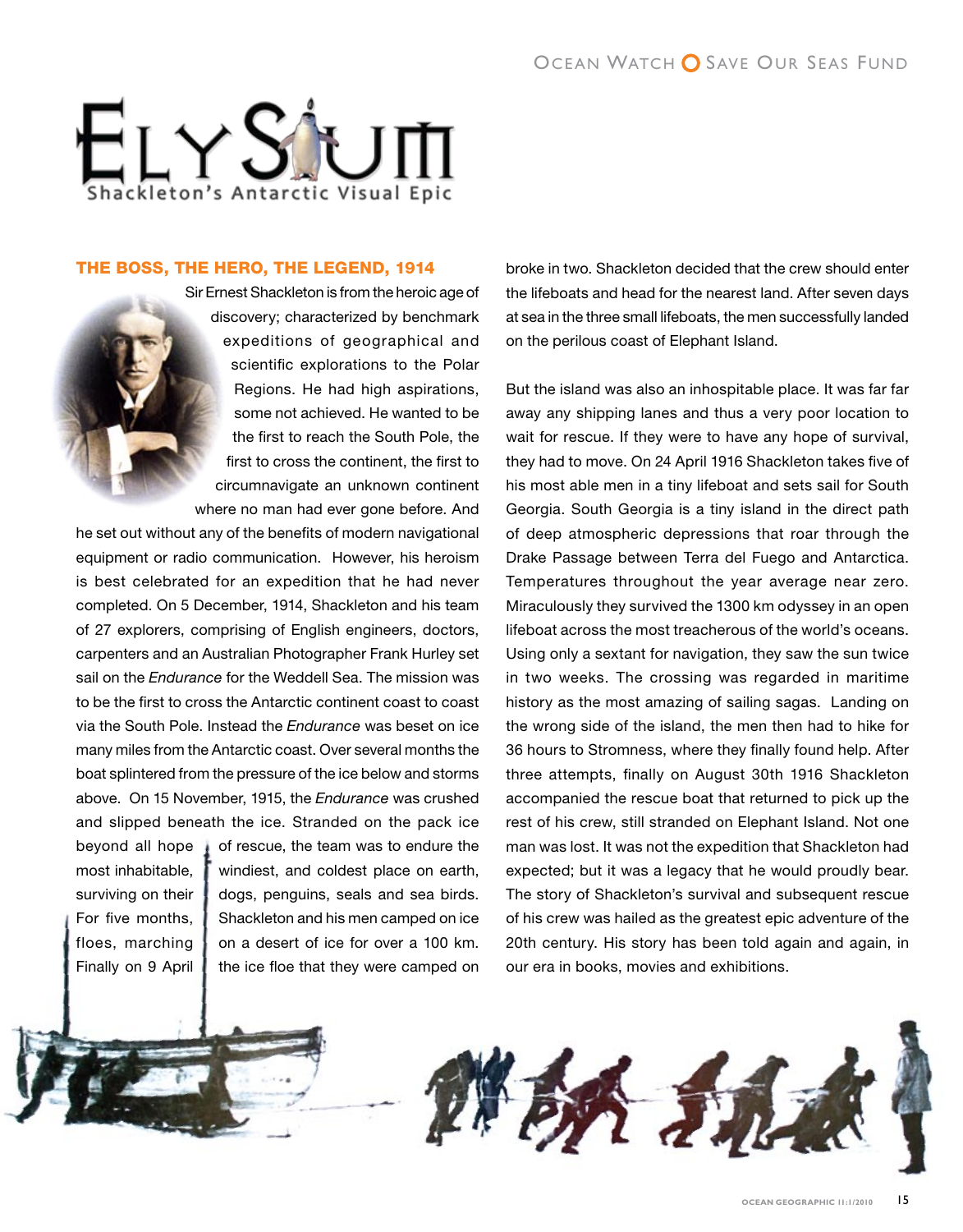

# The Elysium Epic: A Benchmark Expedition of the Century, The Feat of Extraordinary Explorers

In 2010, an extraordinary expedition will set off to explore the land and water of ice and snow. On board is the most visually literate team of marine image-makers, historians, and scientists to ever come together in one vessel to the bottom of the world. They have been convened by project director Michael AW of the Ocean Geographic Society. Their mission is to scout, record, and express the fluid mysteries of the lingering past within this land of ice and snow –and to also capture a glimpse of the emerging future. Elysium Epic is about a team comprising of the world's best image makers and scientists using Advant Garde technologies to observe and document the elements; they will explore the route of Shackleton and his men after they lost the Endurance. The principal objective of Elysium is to capture the splendour of the fauna, the terrain, the sights and sounds of this enchanting region in a manner that no one have ever done before. But 2010 is also a surreptitious reconnaissance mission for greater adventures to come and as well as the initiation of ongoing imagery documentation of the final and most fragile wilderness on earth.

The 21st century team of explorers are some of the world's best wildlife photographers, film makers and marine scientists. The principal members are David Doubilet, photographer in residence of National Geographic, Titanic and deep sea vents discoverer Emory Kristof - also a National Geographic Photographer in residence. The team also includes BBC Wildlife photographer of the Year winners – Michael AW, Goran Ehlme, Amos Nachoum, eight-time World Underwater Pictures festival Winner Leandro Blanco and the master of black and white underwater imagery Ernest Brooks II, acclaimed as the Ansell Adams of the Sea, Nature's Best Wildlife Winner Jenny Ross, chief scientist Cabell Davis PhD from the Woods Hole Oceanographic Institute, Steve Nichol, PhD of the Australian Antarctic Division, a specialist in the dynamics of Southern Ocean ecosystems, and fine-art artist Wyland, renowned as the Michelangelo of the Sea. Jonathan Shackleton, cousin of his legendary Irish forebear is also part of the lead team, on site to tell the story of Ernest Shackleton – revealing how the hero managed some spectacular feats against dire odds. He'll recount stories of the triumphing human spirit over daunting natural obstacles. And there are several others – 57 in all, comprising medical doctors, a geophysicist, a historian, an oceanographer, marine biologists, professional film makers and technical diving practitioners. This is, by any visual or scientific standard, the ultimate dream team.

**The principal objective of Elysium is to capture the splendour of the fauna, the terrain, the sights and sounds of this enchanting region in a manner that no one has ever done before.**

On 10 February 2010, Elysium explorer members will come from all corners of the globe to Ushuaia, the southern-most town of Argentina, the southernmost city on our planet. They will fly in from the USA, France, Mexico, Germany, Sweden, Russia, Holland, Singapore, Malaysia, South Africa, Australia, UK, Canada, Denmark, and Switzerland and from as far afield as Hong Kong. Many of the 57 team members will be meeting for the very first time. They will set sail on 12th February 2010 on a 60-hour voyage to the Antarctic Peninsula and begin the shoot where Shackleton and his team would have trekked, where they fought to survive their unexpected circumstance. What will it be like 96 years later? Will there still be the expanse of ice shelf in this time of global ocean change? Will it be the same as when they first walked? Or has man's destructive hand already irreversibly changed the landscape forever. They will begin to appreciate the conditions in which Shackleton and his crew endured. They will begin the shoot of Antarctica, to bring back images of sights and fauna that no one has ever seen through the eyes of the world's best, and from a perspective that has never been captured until now.

The Antarctic Peninsula has increased in temperature by 3°C in the last 50 years; that is more than twice the world's average and the greatest increase in temperature of any place on Earth. It makes the peninsula an important and poignant indicator for climate change. But what implications does this rise in temperature have for the organisms that call the Antarctic home? With dramatic temperature change comes more than melting ice shelves; Adelie penguins have been in steady decline; Chinstrap penguins are on the rise; Gentoo penguins are moving into the Peninsula region; and krill stocks, which feed most Antarctic animals, have declined dramatically, threatening the future of fishing as well as tourism. Team scientists and photographers will document the present state of global warming as it affects this vulnerable and volatile region. Visual records will be taken every step of the way: Photographic testimony, video documentation, samples and population estimates.